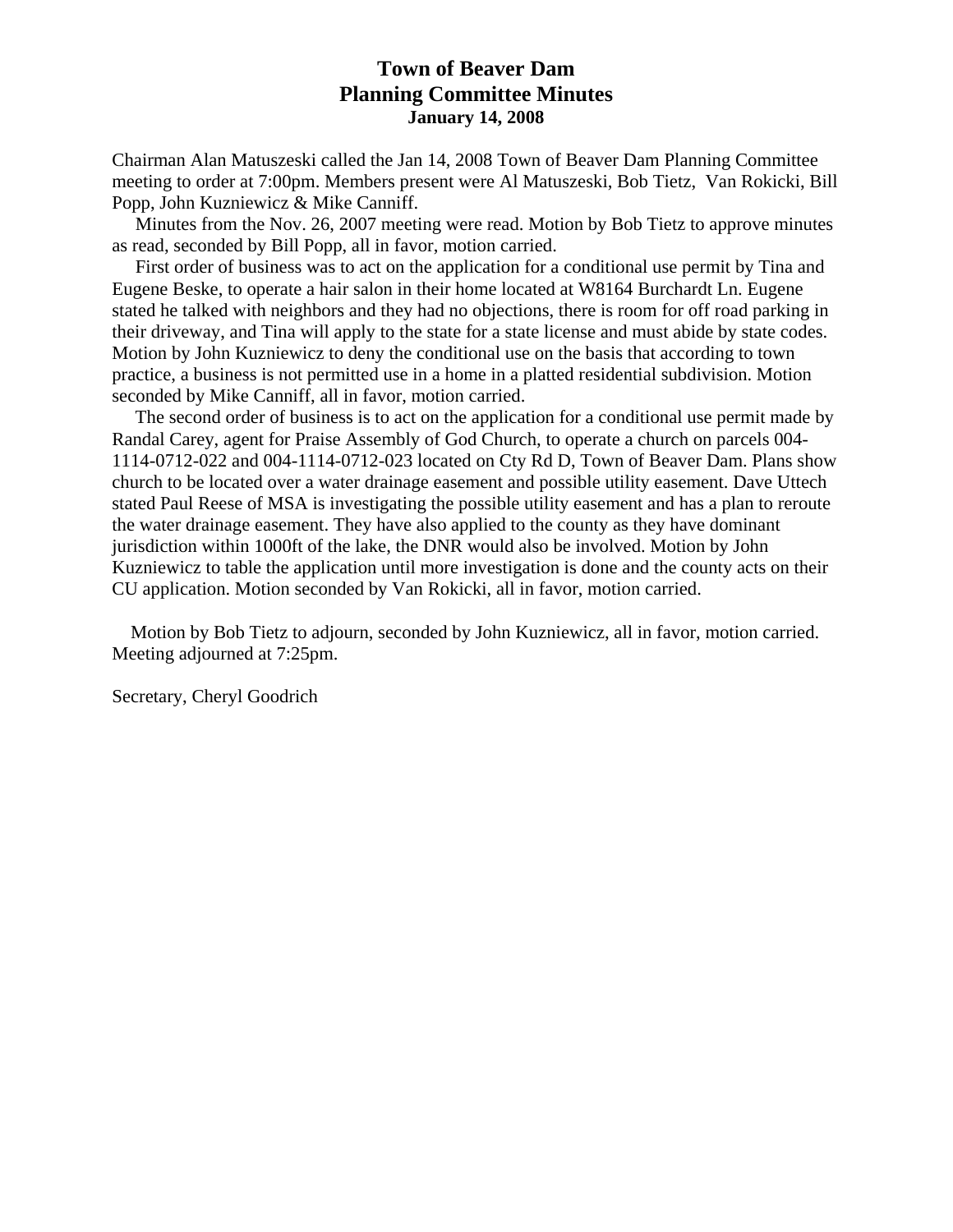## **Town of Beaver Dam Planning Committee Minutes March 31, 2008**

Chairman Alan Matuszeski called the March 31, 2008 Town of Beaver Dam Planning Committee meeting to order at 7:00pm. Members present were Al Matuszeski, Bob Tietz, Van Rokicki, Bill Popp, John Kuzniewicz & Mike Canniff.

 Minutes from the Jan.14, 2008 meeting were read. 1 correction made in paragraph 3, town code to town practice. Motion by Bob Tietz to approve minutes as amended, seconded by Bill Popp, all in favor, motion carried.

 First order of business was to review and act on the application for a conditional use permit by Tina and Eugene Beske, to operate a hair salon in their home located at W8164 Burchardt Ln. Motion by Bob Tietz to reopen hearing for the Beske Conditional Use Permit, seconded by Al Matuszeski, all in favor, motion carried. Al Matuszeski explained this was reopened because he thought the planning Committee may have made a mistake at the January Planning meeting, stating a home business can be allowed in a residential zoned area, but not in a platted subdivision with a covinence stating no home business. Site plans were submitted showing sq. footage of house and room to be used. Beske's neighbor, Gordon Schulz spoke in favor of the business. Al Matuszeski read aloud the Home Occupation code #62.98© 1-8. Beske's received a copy of this code from Tom Zeamer. Motion by Bob Tietz to approve the CU with the condition they follow the code read. Motion seconded by Al Matuszeski. Voting to approve, Van Rockiki, Bob Tietz, al Matuszeski, Bill Popp, Oppose, John Kuzniewicz and Mike Canniff. Motion carried.

 The second order of business is to act on the application from Kevin Quiring to rezone Parcel 004-1114-1212-022, located at W7475 State Rd 33E, from C-1 to R-1. Rezoning needed for Kevin to build a home and acquire a fixed rate loan. Motion by Mike Canniff to recommend approval of rezoning to the Town Board. Motion seconded by Bob Tietz, all in favor, motion carried.

 Third order of business was to discuss, review and recommend to the Town Board changes to the present zoning codes. Neal Stippich handed out zoning codes with the changes. After review and discussion, motion by Bob Tietz to recommend to the town Board to adopt Zoning code changes. Motion seconded by Mike Canniff, all in favor, motion carried.

 The forth order of business was to discuss and review updated Application Forms for Land Use related items. Motion by Bob Tietz to approve amended forms for Land Use items. Motion seconded by John Kuzniewicz, all in favor, motion carried.

 Secretary Cheryl Goodrich announced 3 County Planning meetings to be held at the administration building, May 5.

 Neal Stippich stated that it is the duties of the Planning Comm to update the Comp. Plan. (No volunteers), also, Planning members will be required to attend 1 training session per year.

 Motion by Bob Tietz to adjourn, seconded by Mike Canniff, all in favor, motion carried. Meeting adjourned at 8:05pm.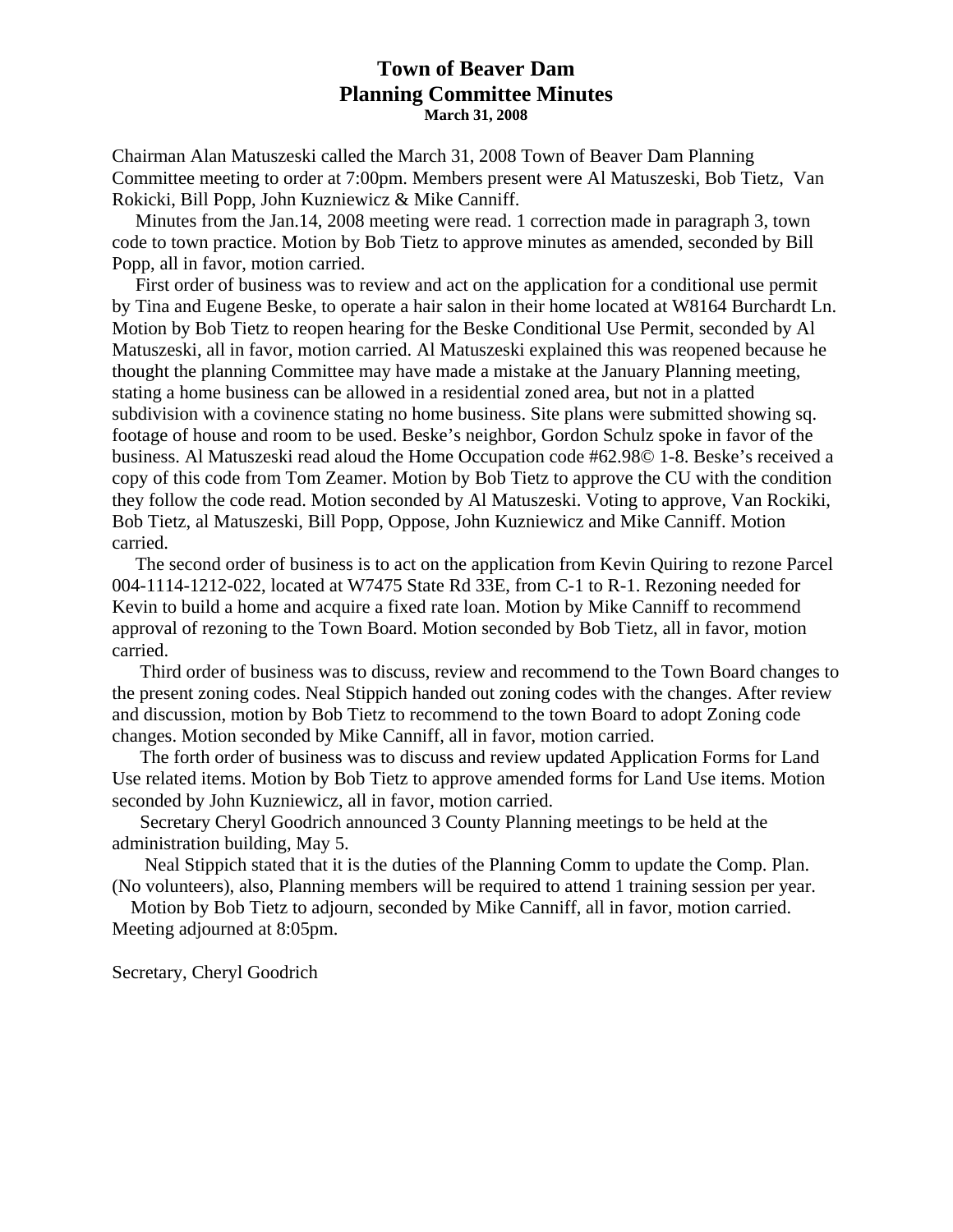### **Town of Beaver Dam Planning Committee Minutes May 19, 2008**

Chairman Alan Matuszeski called the May 19, 2008 Town of Beaver Dam Planning Committee meeting to order at 7:00pm. Members present were Al Matuszeski, Bob Tietz, Larry Braker, Van Rokicki, Bill Popp, John Kuzniewicz & Donna Schauer.

 Minutes from the March 31, 2008 meeting were read. 1 correction in paragraph 2, change statement from Committee made to Committee may have made. Motion by Bob Tietz to approve minutes as amended, seconded by John Kuzniewicz, all in favor, motion carried.

 First order of business is to act on the application of MSA Prof. Services, agent for Mark Hansen, for a Minor Land Division/Letter of Intent for parcel #004-1114-0311-009, located N7243 N Crystal Lk Rd, Town of Beaver Dam. Dick Leistekow present for MSA. Parcel is zoned R1, purpose for division is to build a new home. Motion by John Kuzniewicz to approve the land division with the restriction that the driveway will come off Marks Circle and the ground perks. Seconded by Bob Tietz, all in favor, motion carried.

 Second order of business is to act on the application for a Conditional Use permit for Beaver Dam Dance Academy LLC to operate a dance studio inside the Get Fit Health Club located at N7156 E Plaza Dr. Dena Jacobson, owner and instructor was present. Hours of operation are 4pm-9:30pm Mon-Thur and Sunday afternoons. Motion by John Kuzniewicz to approve the conditional use. Seconded by Van Rokicki, all in favor, motion carried.

 Third order of business is to act on the application for Bodyworks LLC for a Conditional Use Permit to operate a spa inside the Get Fit Health Club located at N7156 E Plaza Dr. Kristi Lund, owner and massage therapist/instructor was present. Two rooms in the Health club area will be used. Estimated hours of operation are 9am-11am and 5pm-8pm by appointment. Motion by Bob Tietz to approve the conditional use permit. Motion seconded by Larry Braker, all in favor, motion carried.

 Fourth order of business is to act on the application of Jason Maleck and Michael Rosanke for a Conditional Use permit for a farm consolidation on parcel number 004-1214-3514-000, located on Cty Rd E. Neal Stippich was present and stated he has made an offer to purchase, which will create a conforming parcel. Motion by Larry Braker to permit the farm consolidation. Motion seconded by Donna Schauer, all in favor, motion carried.

 Fifth order of business is to act on the application of the Town of Beaver Dam for a conditional use permit to construct a salt storage facility at W8540 Cty W. Motion by John Kuzniewicz to table this item until the next meeting. Seconded by Donna Schauer, all in favor, motion carried.

 Sixth order of business is to review the existing conditional use permit of Danny Spears, agent for Dennis Roth. Danny Spears is owner of the building, located at 1121 Madison St, and is present at the meeting. Mr Spears stated Dennis Roth is no longer involved with the business and that the current business operator is Mike Basset and is said to be in poor health. Motion by Larry Braker to give Mr Spears/Mike Bassett 60 days at which time the CU permit will expire and items from the business and the Rummage Sale Store sign hanging in front of the building must be removed. Motion seconded by Bob Tietz, all in favor, motion carried.

 Seventh order of business is to review an existing Conditional Use permit for violation of conditions issued to Russell Tetzlaff, allowing for a motor vehicle sheet metal fabrication business and owners living quarters, located at 1126 Madison St. Mr Tetzlaff stated he is a Full Time employee of John Deere and is retiring around this Christmas/New Years time. He also stated he is in the process of cleaning up and agreed he could and would remove the gravity box, and complete the north side of the fence in the discussed allotted time given of 60 days, and that there are currently approximately 16 cars and 1 motor home on his property. John Kuzniewicz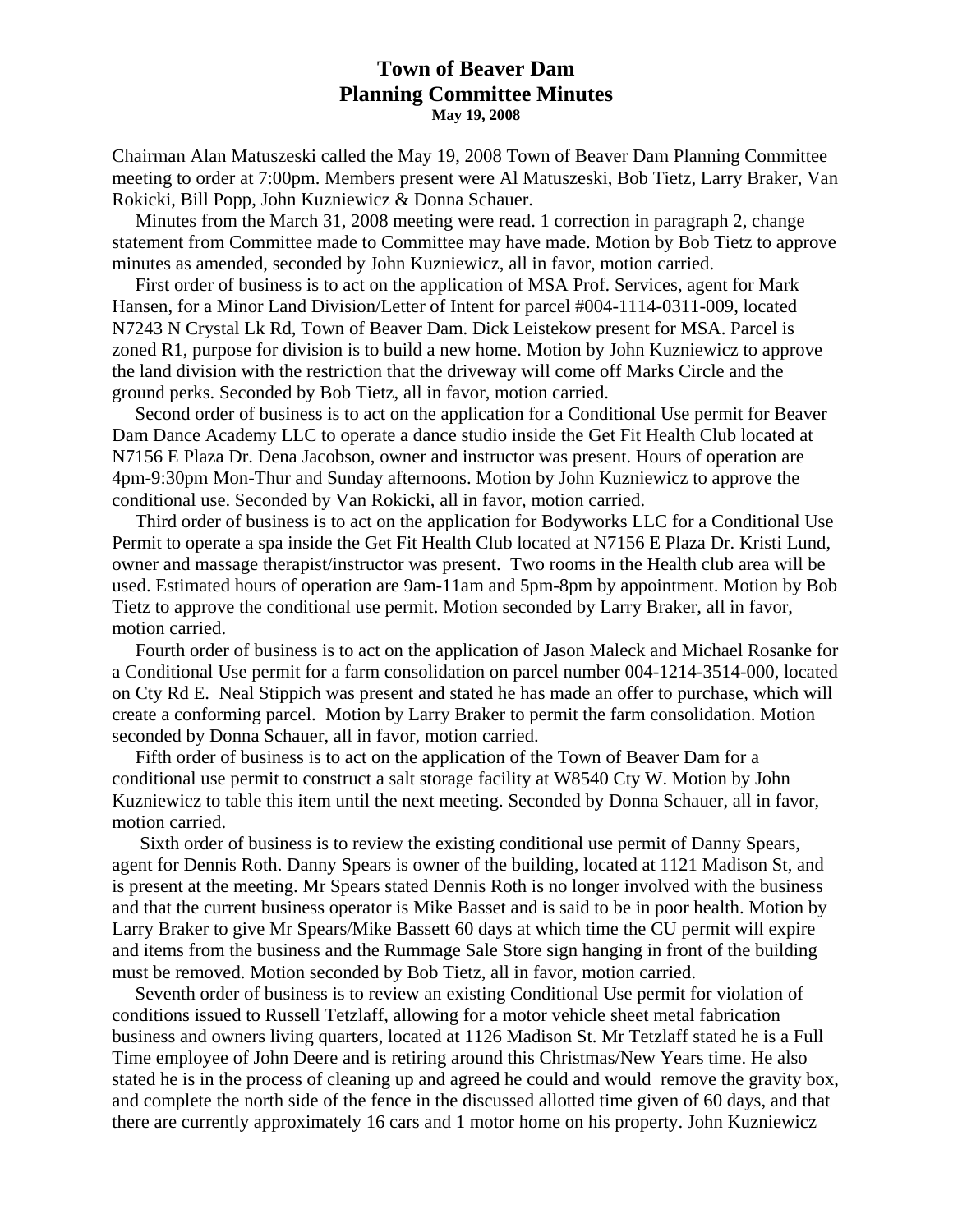stated the current fence and gate is not as it was shown on the original application. Motion by Al Matuszeski to give Mr Tetzlaff 60 days to complete the north side of the fence, he may leave the gate where it is, remove the gravity box and comply the original conditions as stated in the April 4, 2005 Planning Committee minutes. Those being:

1. No cars will be sold other than personal. 2. The 8' high 40' by 40' car holding area would be made of white painted pole shed steel. The entrance gate would be made of the same height material. 3. No cars will be sitting outside, other than personal. 4. All cars being worked on or staged will be in the shop or within the 8' high fenced area. 5. The north lot line fence will be positioned 5' off the lot line. 6. No work can take place after 10:00pm on any evenings. Motion seconded by Bob Tietz, all in favor, motion carried.

 Eight order of business is to review existing Conditional Use permit for violations of conditions issued to Les and Vicki Fischer , agent for Earl & Marjorie Voigt to operate an accounting business from their home, located at N6901 Thompson Rd. Due to a request by Vicki Fischer, Motion by a Al Matuszeski to table this item until next months meeting. Motion seconded by Bob Tietz, all in favor, motion carried.

 Ninth order of business is to review the existing Conditional Use permit for violation of conditions issued to Jeffery and Denise Schepp, to operate a car and truck repair business located at W7972 Ollinger Rd. Tom Zeamer stated the original Conditional Use allows 6 licensed, drivable vehicles in the front yard, there are currently 11. Mr Schepp agreed things got a little out of hand but stated he has gone to a full time business operation. He also agreed he could and would move the vehicles to the back. Motion by John Kuzniewicz to allow Mr Schepp 30 days to organize the front yard. Motion seconded by Van Rokicki, all in favor, motion carried.

Neal Stippich commended the Planning Committee for the reviewing of Conditional Use permits.

 Motion by Bob Tietz to adjourn, seconded by Larry Braker, all in favor, motion carried. Meeting adjourned at 8:50pm.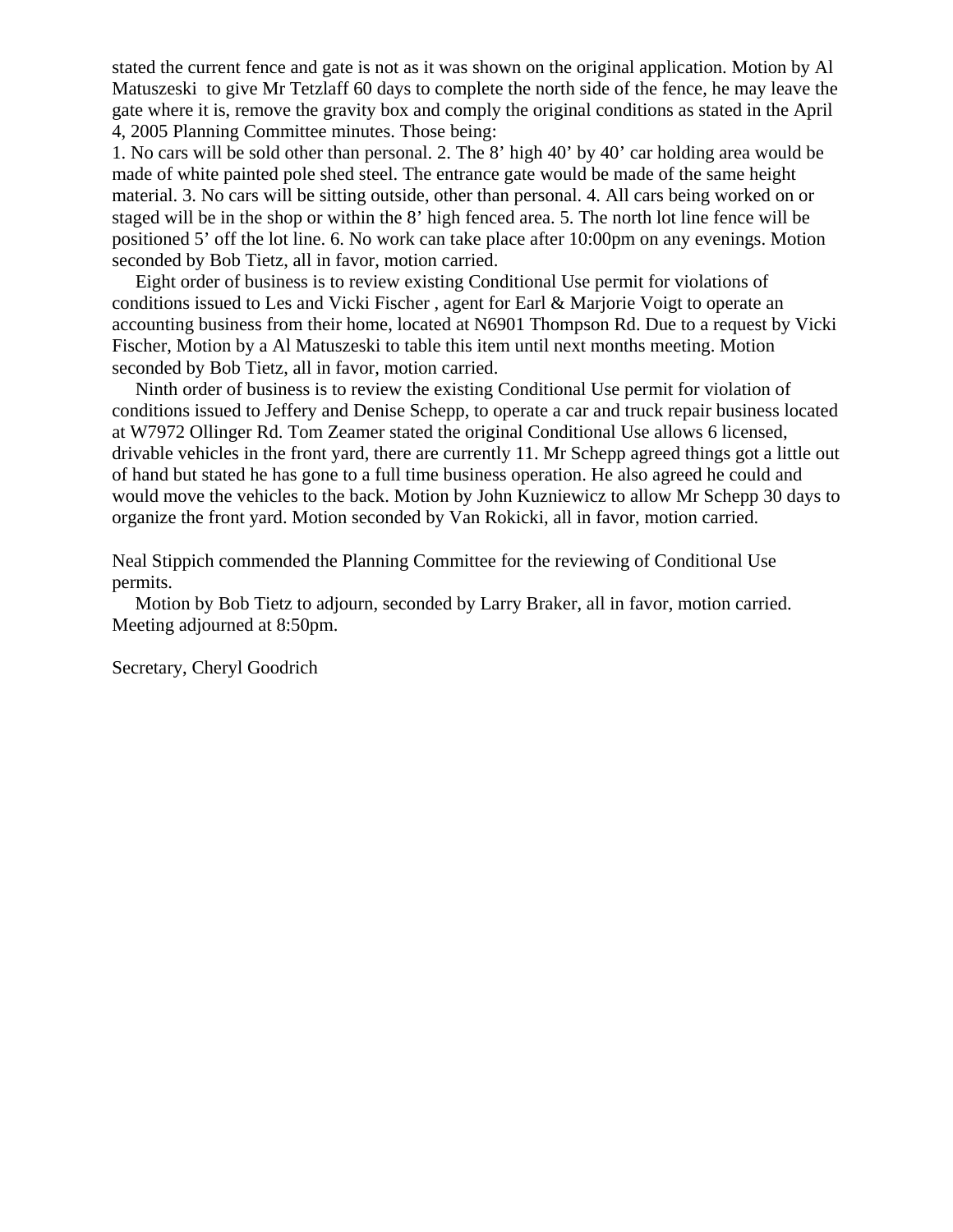## **Town of Beaver Dam Planning Committee Minutes June 16, 2008**

Chairman Alan Matuszeski called the June 16, 2008 Town of Beaver Dam Planning Committee special meeting to order at 7:00pm. Members present were Al Matuszeski, Bob Tietz, Larry Braker, Van Rokicki, Bill Popp, John Kuzniewicz, Mike Canniff, alt. Donna Schauer, & LUA Tom Zeamer.

Motion by John Kuzniewicz to waive the reading of the May minutes until the June 30 meeting. Seconded by Bob Tietz, all in favor, motion carried.

First order of business is to act on the application of Tim Fletcher for a minor land division/letter of Intent for parcel #004-1114-0144-000, located at W7354 Hwy 33E, Beaver Dam. Tim Fletcher was present and stated he would like to divide the parcel in order to maintain the stone business in the event of selling of the auto salvage business. Motion by Larry Braker to approve the land division with the condition that the fencing remains in place. Seconded by Mike Canniff, all in favor, motion carried.

Second order of business was to act on the application of Jon Curro, agent for Wally's Auto, for a Conditional Use permit to operate an auto salvage and metal recycling yard in an I-1, Industrial Zoning District on parcel #004-1114-0144-000, located at W7354 Hwy 33E, Beaver Dam. Jon Curro was present and agreed not to stack any materials higher than the burm. Motion by John Kuzniewicz to approve the Conditional Use with the condition that no materials (autos, scrap etc), be stacked higher than the burm. Seconded by Bill Popp, all in favor, motion carried.

Third order of business is to act on the application of Tim Fletcher for a Conditional Use permit to allow multi-family and condo (zero lot-line) dwelling in an R-1 Zoning district for lots 1, 2 and 21. Current zoning is R1. Residents present were Deb & Doug Darnick, lot 20, Nathan Riebe, lot 10, and all spoke against granting the Conditional use. A letter was received from Robert and Susan Christian from lots  $11 \& 12$  which also spoke against the granting of the conditional use permit. Issues and questions to be investigated are the Fairway Covenance, does it state majority subdivision lot owners approval needed for any changes; zoning change required and deed restrictions of subdivision. The original conditional use of 2003 is void due to conditions not met. Motion by Bob Tietz to deny the Conditional Use due to insufficient information. Seconded by Larry Braker, all in favor, motion carried.

Motion by Bob Tietz to adjourn, seconded by Larry Braker, all in favor, motion carried. Meeting adjourned at 7:50pm.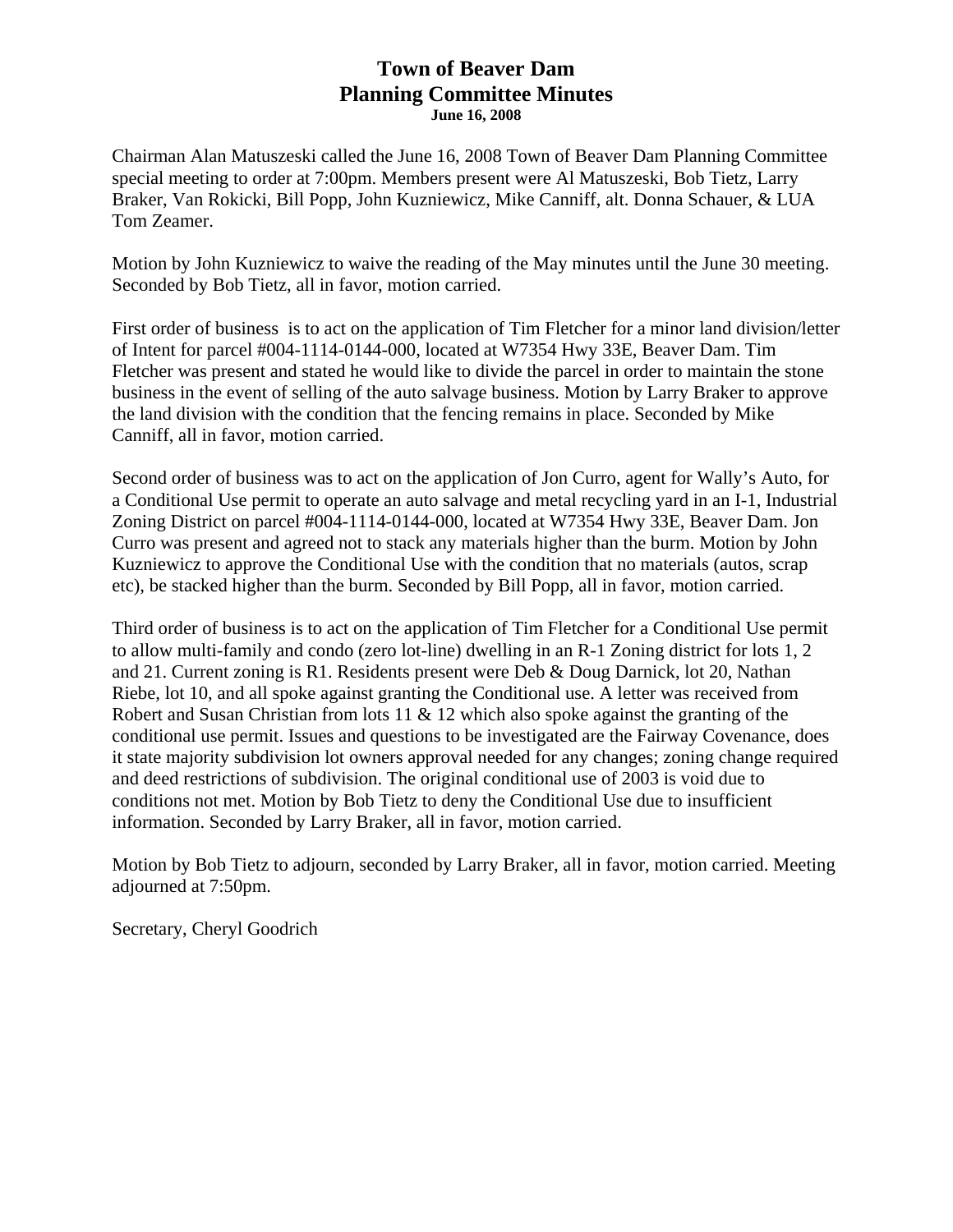## **Town of Beaver Dam Planning Committee Minutes June 30, 2008**

Acting Chairman Neal Stippich called the June 30, 2008 Town of Beaver Dam Planning Committee meeting to order at 7:00pm. Members present were Bob Tietz, Larry Braker, Van Rokicki, Bill Popp, John Kuzniewicz, Mike Caniff, Neal Stippich, Donna Schauer, and LUA Tom Zeamer. Absent Al Matuszeski.

 Minutes from the May 19, 2008 meeting were read. Motion by Bob Tietz to approve minutes as read, seconded by Larry Braker, all in favor, motion carried. Minutes from the June 16, 2008 meeting were read. Motion by Bob Tietz to approve minutes as read, seconded by John Kuzniewicz, all in favor, motion carried.

 First order of business is to act on the application by Donald Kern, for a Minor Land Division/Letter of Intent for parcel #004-1114-1422-000, located N6448 S Crystal Lk Rd, Town of Beaver Dam. Don explained that the division was requested by the bank to separate the house from the farm for financial purposes. It was noted that a Conditional Use permit must be applied for in order to allow a residential on lot zoned A2. Motion by Mike Canniff to table the Land Division until a conditional use is applied for. Motion seconded by Bob Tietz, all in favor, motion carried.

 Second order of business is to act on the application by MSA, agent for Tim Vanderhei, for a Minor Land Division/letter of Intent for parcel #004-111-2912-000, located at W9011 Cty Rd S, Town of Beaver Dam. Dick Leistkow of MSA was present and explained the need to divide was for the purpose of selling 2 lots. A conditional use permit must be applied for in order to allow non-farm, residential use of those lots in an

A1 zoned area. Motion by John Kuzniewicz to table the land division until a conditional use permit is applied for. Motion seconded by Bob Tietz, all in favor, motion carried.

 Third order of business is to act on the application by the Town of Beaver Dam for a conditional use permit to construct a salt storage facility at W8540 Cty W. The unit will be approx. 1500-1600 sq.ft., located at the NW corner of the Town Hall. Motion by Mike Canniff to approve the Conditional Use, seconded by Bob Tietz, all in favor, motion carried.

 Fourth order of business is to review the existing Conditional Use permit for Vikki and Les Fischer to operate an accounting business from their home located at N6901 Thompson Rd. The business is now being operated by Vikki and Dan Kurth, dba 3 Flags Tax Service. One complaint had been received in regards to parking on the road. Vikki agreed they would do what they can as far as scheduling appointments, to keep parking off the road. No action by Planning Committee needed.

 Motion by Bob Tietz to adjourn, seconded by Larry Braker, all in favor, motion carried. Meeting adjourned at 7:35pm.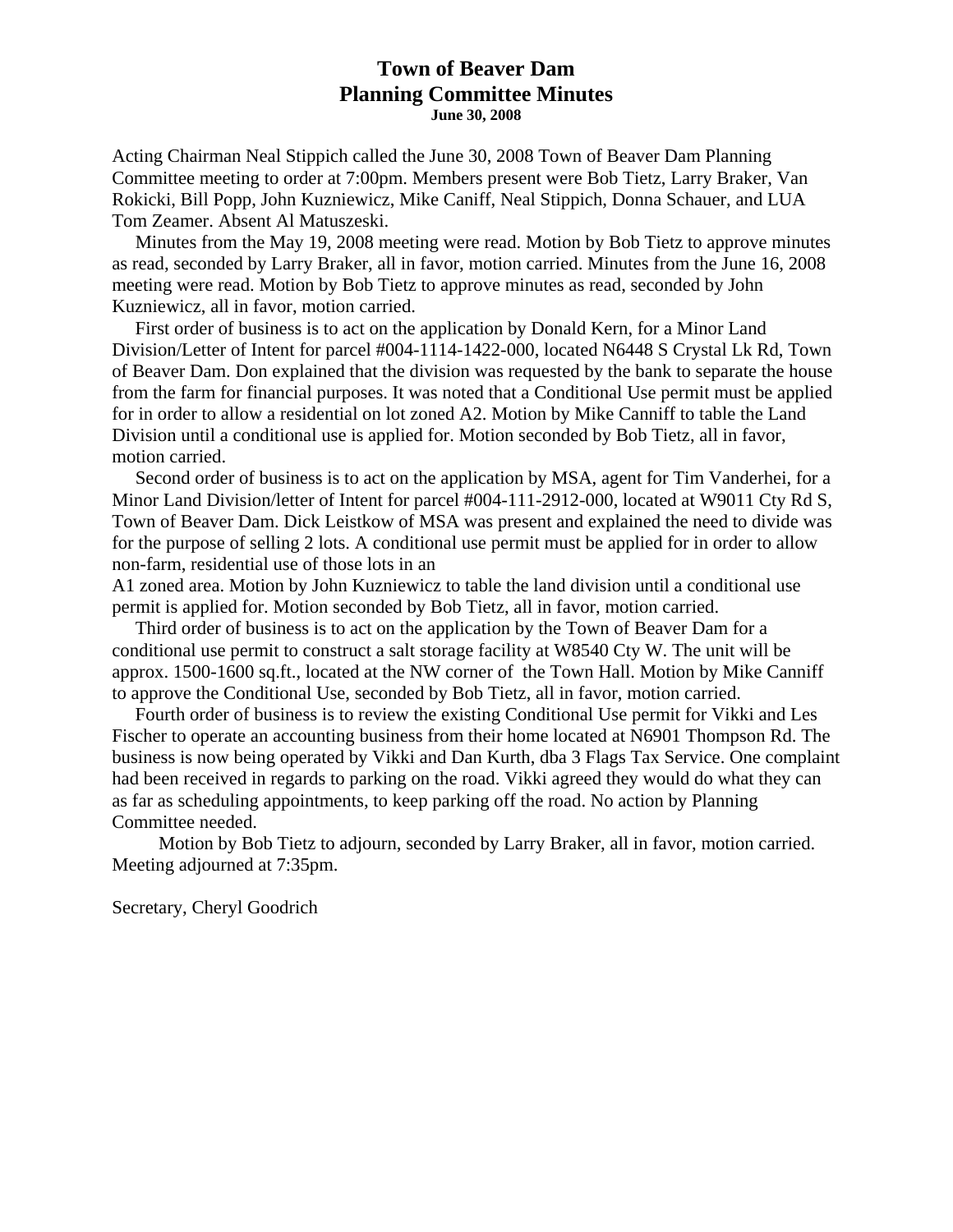# **Town of Beaver Dam Planning Committee Minutes July 28, 2008**

Acting Chairman Neal Stippich called the July 28, 2008 Town of Beaver Dam Planning Committee meeting to order at 7:00pm. Members present were Bob Tietz, Larry Braker, Bill Popp, John Kuzniewicz, Mike Caniff, Neal Stippich, Donna Schauer, and LUA Tom Zeamer. Absent Al Matuszeski & Van Rokicki.

 Minutes from the June 30, 2008 meeting were read. Motion by John Kuzniewicz to approve minutes as read, but adding Mike Canniff to members present, seconded by Bob Tietz, all in favor, motion carried.

 First order of business is to act on the application by Donald Kern, for a Conditional Use and Minor Land Division/Letter of Intent for parcel #004-1114-1422-000, located N6448 S Crystal Lk Rd, Town of Beaver Dam. Don explained that the division was requested by the bank to separate the house from the farm. The farm is in Don & Bill's name, the new house is in Don's name only. The old house will be demolished. Motion by Larry Braker to approve the Conditional Use with the condition that the old house is to be demolished by Jan. 1, 2009. Motion seconded by Mike Canniff, all in favor, motion carried. Motion by John Kuzniewicz to approve the Minor Land Division/Letter of Intent. Motion seconded by Donna Schauer, all in favor, motion carried.

 Second order of business is to act on the application by MSA, agent for Tim Vanderhei, for a Conditional Use and Minor Land Division/letter of Intent for parcel #004-1114-2912-000, located at W9011 Cty Rd S, Town of Beaver Dam. Dick Leistkow of MSA was present. It was noticed that not all adjoining property owners were notified of the meeting. Motion by Neal Stippich to table until all adjoining land owners can be notified. Motion seconded by Bob Tietz, all in favor, motion carried.

 Third order of business is to act on the application by the City of Beaver Dam for a conditional use permit to operate a shooting range in an A-2 district on parcel#004-1114-1614- 000, located on Shaw Hill Rd, Town of Beaver Dam. Motion by John Kuzniewicz to table due to no representation from the city Police Dept present to answer questions. Motion seconded by Bob Tietz, all in favor, motion carried.

Fourth order of business is to act on the application of Tom Leuker, agent for WI P  $& L$ , to rezone Parcel#004-1214-2811-000 from R-1 to I-1 district, and for a conditional Use permit to operate an electrical substation in an I-1district on the same parcel, located at W8511 Cty Rd B, Town of Beaver Dam. Tom Leuker was present. WI P & L will be constructing capacity bank substation plus a storm water detention area. The following residents spoke against the rezoning and expansion: Howard Moon, Rick Schmitt, Dr Brynly Jones, Jim DeYoung, Rose Puls, Matt Christian, Karla Jones for the following reasons: preserve trees and wildlife, noise, protect investments made by residents, preserve green space, leaves no buffer for noise and lights. Mr. Moon stated he appreciates being informed and the willingness to deliberate. Questions to be answered are: Will the industry change the usage or have further future expansion? Can the East side substation be used? Can the site be reconfigured? Can land to the east be bought and used for this? The WI P  $&$  L project manager was not present to answer the many questions, nor was the city notified as an adjoining property owner. Motion by John Kuzniewicz to table until the board can view the property and speak with a project manager and have a project manager present at the meeting. Motion seconded by Bob Tietz, all in favor, motion carried.

 The fifth order of business is to act on the application of Mike Kuzniewicz, agent for Mike and Doreen, John and Karla Kuzniewicz, to rezone parcel #004-1114-0641-000, 004-1114-0644- 000 and 004-1114-0532-000, from A-2 to R-1, located on Airport Rd and Cty G, Town of Beaver Dam. At this time John Kuzniewicz excused himself from the board. Approx. 52 acres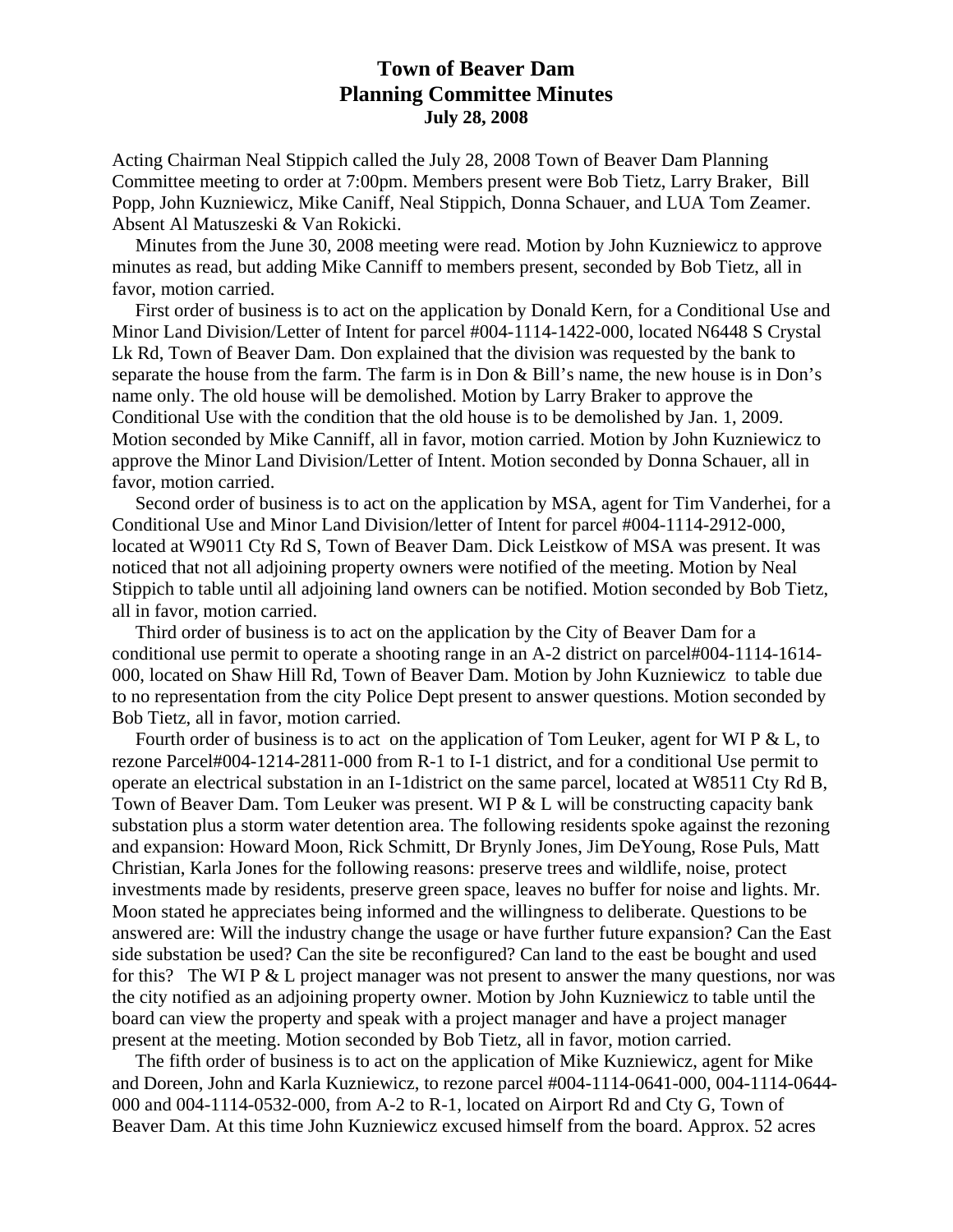will be divided into 35-40 lots for future residential development, as Phase II to Lake Hills Subdivision. Possible access points would be 2 on Airport Rd and 1 on Cty G across from Banes Crt. The following residents were present and spoke against the additional traffic accessing Airport Rd: Mary Pautsch, Jim Engel, John Schoenberger, Fred Steimsma, Ken Buhle, Judy Polzin, Dean Beal, Mike Schwarzenbacher, Roger Soerman. Letters from Elwood and Lois Flaherty and Stofflets were also received speaking against the rezoning. The following reasons were given: Increase in traffic and traffic problems, devaluation of current houses, development to close to current properties, no visual plans presented, preserve ag land, too many vacant subdivisions and lots in the Town now, some of the land thought to be too low and wet and 1 adjoining property owner not notified. John and Karla Kuzniewicz stated that developing would enhance the current properties and have added green space, the development would be on the hill area, there would be green space and probably 2 retention ponds. Also, annexing the property to the city was another option. John stated he would go the County to see what would be allowed for access points off Cty G. Motion by Neal Stippich to table until a development plan is brought to the committee. Motion seconded by Mike Canniff, all in favor, motion carried.

 Motion by Bob Tietz to adjourn, seconded by Larry Braker, all in favor, motion carried. Meeting adjourned at 8:45pm.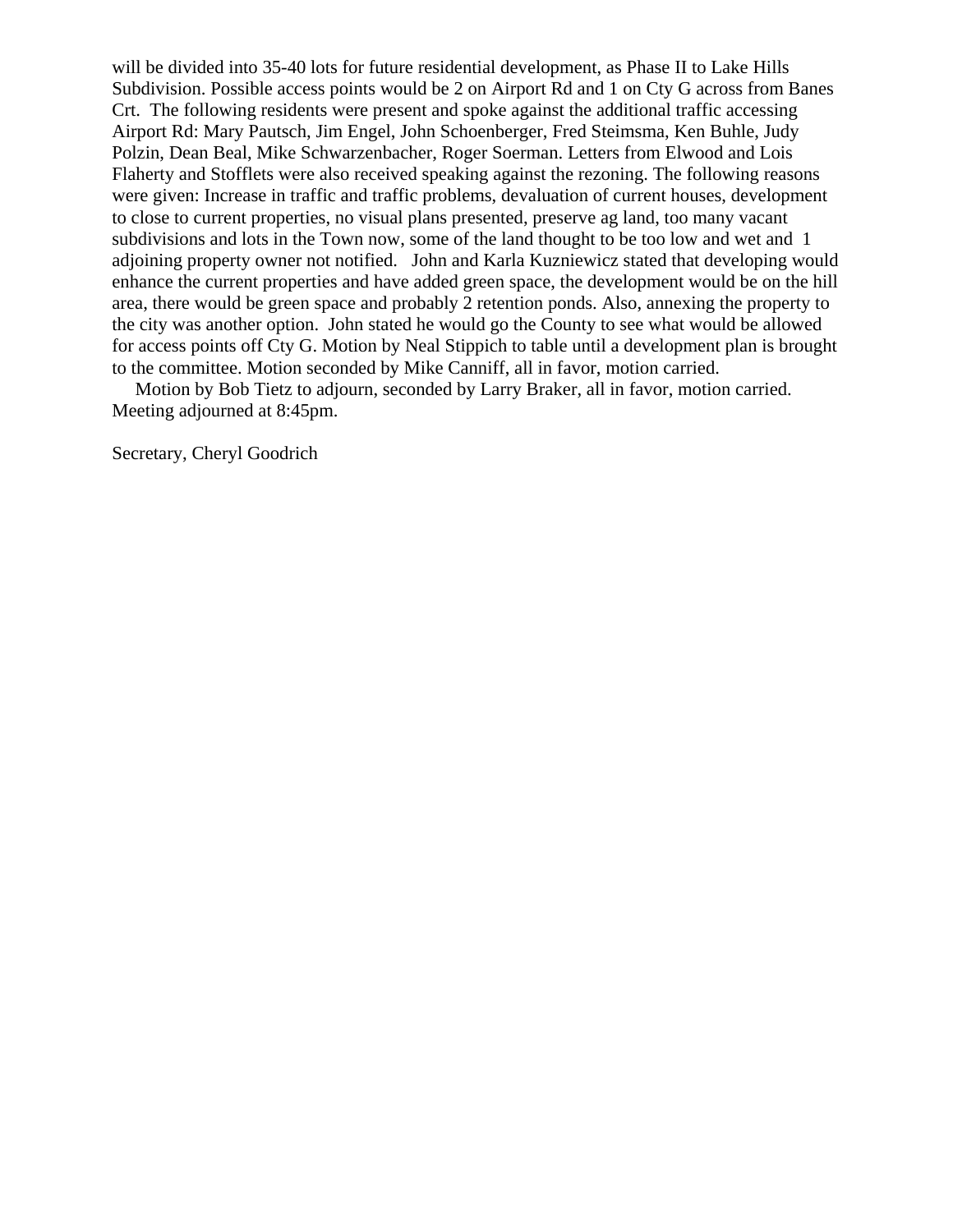# **Town of Beaver Dam Planning Committee Minutes August 25, 2008**

Chairman Al Matuszeski called the Aug 25, 2008 Town of Beaver Dam Planning Committee meeting to order at 7:00pm. Members present were Bob Tietz, Larry Braker, John Kuzniewicz, Mike Caniff, Neal Stippich, Donna Schauer, and LUA Tom Zeamer. Absent were Bill Popp, Van Rokicki and secretary, Cheryl Goodrich.

 Minutes from the July 28, 2008 meeting were read by Tom Zeamer. Motion by Bob Tietz to approve minutes with correction, seconded by Larry Braker, all in favor, motion carried.

 First order of business is to act on the application by MSA, agent for Tim Vanderhei, for a Minor Land Division/letter of Intent and a Conditional Use permit to allow a non farm residence in an A-2 district for parcel #004-1114-2912-000, located at W9011 Cty Rd S, Town of Beaver Dam. Tabled from July 28 meeting. Dick Leistkow of MSA was present. CUP needed for Minor Land Division. Lot has own septic, shared well, own utilities. County will inspect septic before approved at county level. Motion by mike Canniff to approve with the following conditions: 1. Trailer to be removed before parcel is approved. 2. Be part of the A-2 cluster development, remaining lands cannot be split. Motion seconded by John Kuzniewicz, all in favor, motion carried.

 Second order of business is to act on the application by the City of Beaver Dam for a conditional use permit to operate a shooting range in an A-2 district on parcel#004-1114-1614- 000, located on Shaw Hill Rd, Town of Beaver Dam. Tabled from July 28 meeting. Richard Piltz appeared for the city. He met on site with NRA and Police Dept. They would use range book for guidelines for safety. Will construct a 20'berm, will have a lead collection system for collection of bullets, its City owned property, designing as a safety training facility used by the City and Town Police Departments. There would be 5 or 6 shoots per year with shoots at 8am, 1pm and 3 pm. For shot guns, rifles and hand guns, gate would be improved and perimeter would be signed. 7 neighbors spoke against due to noise, smoke and scaring the cattle in the area. Audience responded that the CUP be turned down regardless of any conditions imposed. Motion by Neal Stippich to deny the CUP. Motion seconded by Bob Tietz, all in favor, motion carried.

Third order of business is to act on the application of Tom Leuker, agent for WI P  $& L$ , to rezone Parcel#004-1214-2811-000 from R-1 to I-1 district, and for a conditional Use permit to operate an electrical substation in an I-1district on the same parcel, located at W8511 Cty Rd B, Town of Beaver Dam. Tabled from July 28 meeting. Motion by Bob Tietz to table, seconded by Larry Braker, all in favor, motion carried.

Motion by John Kuzniewicz to adjourn, seconded by Bob Tietz, all in favor, motion carried. Meeting adjourned at 7:47pm.

Tom Zeamer and Neal Stippich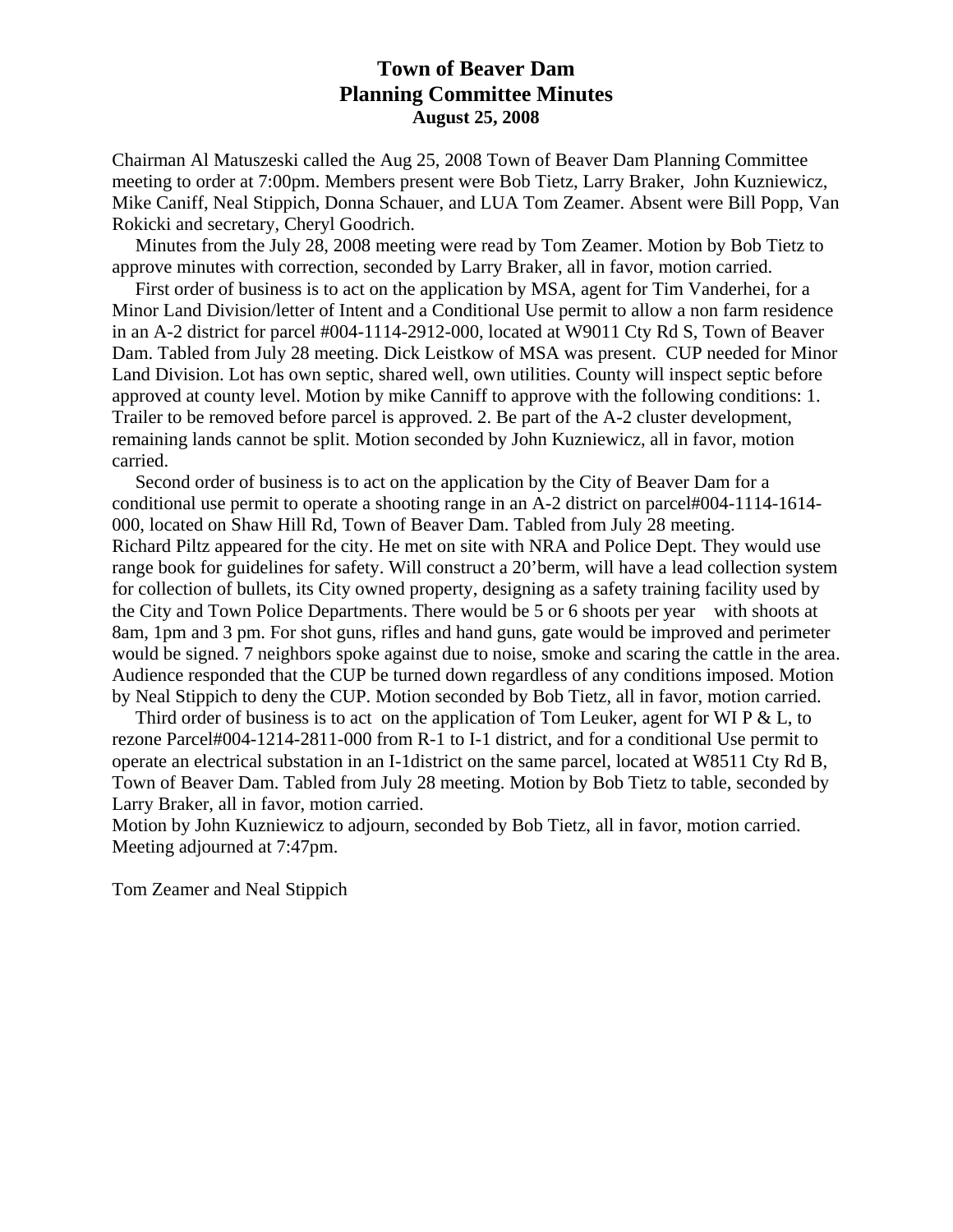# **Town of Beaver Dam Planning Committee Minutes September 29, 2008**

Chairman Al Matuszeski called the Sept 29, 2008 Town of Beaver Dam Planning Committee meeting to order at 7:00pm. Members present were Bob Tietz, Larry Braker, Donna Schauer , John Kuzniewicz, Mike Caniff, LUA Tom Zeamer and Secretary Cheryl Goodrich. Neal Stippich absent.

Resigned from the Planning committee is Bill Popp & Van Rokicki.

 Minutes from the Aug 25, 2008 meeting were read by Cheryl Goodrich. Motion by Bob Tietz to approve minutes as read. Seconded by Donna Schauer, all in favor, motion carried.

 First order of business is to act on the application of Heather Ganske for a conditional Use Permit to sell farm related antiques and collectables in an A-2 district, parcel#004-1114-1333- 000, located at W7602 Cty Rd W, Town of Beaver Dam.

Heather Ganske was present and stated she has a small shop behind the house to sell the collectables and antiques, hours would be mostly weekends and there is ample off road parking space. No items would be sitting outside. Nobody present spoke against. Motion by Larry Braker to approve the Conditional Use. Motion seconded by John Kuzniewicz. Vote called, 4 ayes, MC, JK, BT, LB; 1 ney, DS. Motion carried.

Second order of business is to act on the application of Tom Lueker, agent for WI P & L. This matter is tabled at the request of Tom Lueker. Motion by Larry Braker to table until Tom Zeamer hears from WI P&L that they are ready to proceed.. Motion seconded by Bob Tietz, all in favor. Motion carried.

 Third order of business is to act on the application of Mike Kuzniewicz, agent for Mike and Doreen, John and Karla Kuzniewicz, to rezone parcel #004-1114-0641-000, 004-1114-0644-000 and 004-1114-0532-000, from A-2 to R-1, located at Airport Rd and Cty Rd G, Town of Beaver Dam. John Kuzniewicz excused himself from the Planning Comm. John then presented a letter from the County Highway Commission stating tentative approval of a proposed town road intersection with CTH G. Mike Kuzniewicz stated that the timing of development in unknown at this time, but presented a hand drawn sketch of the possible development layout, also stating there would be no access off Airport Rd and that they had a quality development at the end of Airport Rd. and that it was an asset to the Town. Mike Canniff stated that the Town can put restrictions on the plat when it is presented to include no access off Airport Rd. and that the access off Cty G would be built to County specs. Donna Schauer questioned the Comprehensive plan showing Ag or green space. John Kuzniewicz stated the Comprehensive plan does not take effect until 2010 and that is why they are requesting the zone change now. 12 people spoke against the rezoning for the following reasons: Need to protect Ag land and open space; there are enough empty subdivisions and lots in the town now. Last meeting people wanted no access off Airport Rd. It was stated by John and Mike Kuzniewicz there would by no access pts off Airport Rd.

Motion by Larry Braker to recommend approval of the rezoning to the Town Board also recommending only 1 access point off Cty Rd G and no access point off Airport Rd. Vote called, 3 ayes, MC, BT, LB; 1 ney, DS.

Motion by Larry Braker to adjourn, seconded by Bob Tietz, all in favor, motion carried. Meeting adjourned at 8:00pm.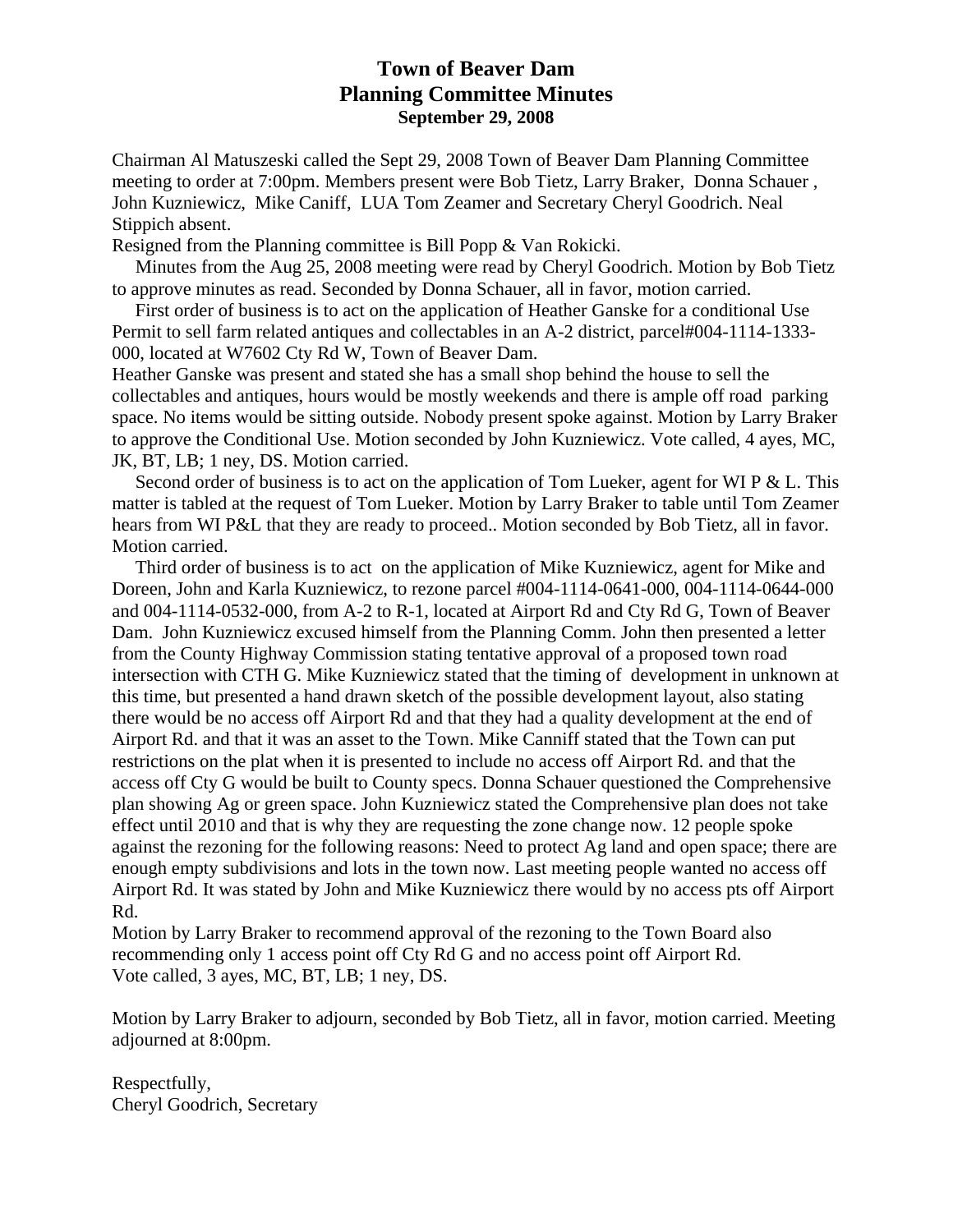# **Town of Beaver Dam Planning Committee Minutes October 27, 2008**

Chairman Al Matuszeski called the Oct 27, 2008 Town of Beaver Dam Planning Committee meeting to order at 7:00pm. Members present were Bob Tietz, Larry Braker, Donna Schauer, John Kuzniewicz, Mike Caniff, Neal Stippich, Michael Firchow, LUA Tom Zeamer and Secretary Cheryl Goodrich.

 Minutes from the Sept 29, 2008 meeting were read by Cheryl Goodrich. Motion by Larry Braker to approve minutes as read. Seconded by Bob Tietz, all in favor, motion carried.

 First order of business is to act on the application of Archie Nugteren for Green Earth Manure Management, for a Minor Land Division/Letter of Intent to remove the wording "Area Reserved for Future Road" and attach to adjoining parcel, as it appears on Certified Survey Map#5969, pertaining to parcels 004-1214-3631-019 and 00412143631020,located adjacent to Hillendale Parkway. Mr. Nugteren was not present. The purpose for the request is 2 lots sold and new owners do not want a town road. The reserved road area will either go with one lot or be divided to go with each parcel.

Motion by Mike Canniff to remove the statement "area reserved for future road" from the plat. Motion seconded by John Kuzniewicz, all in favor, motion carried.

 Second order of business is to act on the application of Heather Ganske for a conditional Use Permit to sell farm related antiques and collectables in an A-2 district, parcel#004-1114-1333- 000, located at W7602 Cty Rd W, Town of Beaver Dam. This item was returned to the Planning committee from the Town board with recommendation to add a number of conditions. Heather was present and stated the building to be used is approx. 16X18 with a porch entry way. The Town Board suggests the following conditions: Specify that it remain farm related antiques and collectables only; off street parking; no outdoor storage or sales; specify business hours. Heather stated business hours would be Thurs. and Fri. 3pm-7pm, Sat & Sun. 10am-6pm. Motion by Neal Stippich to approve the conditional use with the above listed conditions. Motion seconded by Bob Tietz, all in favor, motion carried.

 Third order of business is to act on the application of Tom Lueker, agent for WI P & L to rezone Parcel #04-1214-2811-000 from and R-1 district to an I-1 district, and for a conditional use permit to operate an Electrical substation on the same parcel, located at W8511 Cty Rd B, Town of Beaver Dam. This item tabled from Aug 25. Tom Luecker contacted Tom Zeamer and asked that this be tabled until further notice. Motion by Bob Tietz to table this matter until further notice from WI P  $&$  L. Motion seconded by John Kuzniewicz, all in favor, motion carried.

Brad Kulka was present to explain the difference in projects being conducted by WI P & L and the ATC.

 Matt Christian request information of new businesses in the Town be forwarded to the Fire Dept for inspection purposes. Tom Zeamer will be in charge of that.

Motion by Larry Braker to adjourn, seconded by Bob Tietz, all in favor, motion carried. Meeting adjourned at 8:15pm.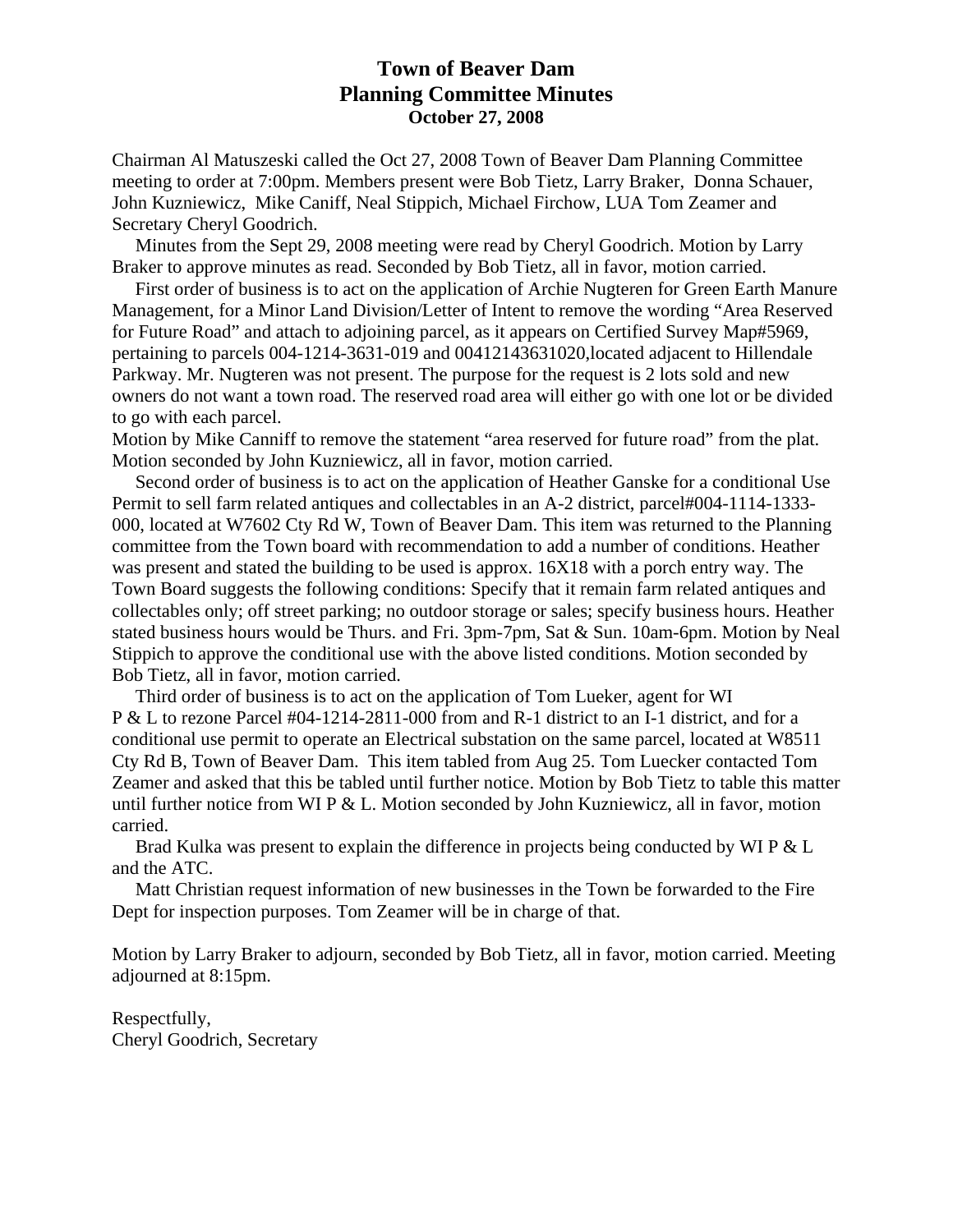## **Town of Beaver Dam Planning Committee Minutes November 24, 2008**

Chairman Al Matuszeski called the Nov 24, 2008 Town of Beaver Dam Planning Committee meeting to order at 7:00pm. Members present were Al Matuszeski, Bob Tietz, Michael Firchow, Donna Schauer, John Kuzniewicz, Neal Stippich, LUA Tom Zeamer and Secretary Cheryl Goodrich.

 Minutes from the Oct 27, 2008 meeting were read. One correction made in members present adding Michael Firchow. Motion by Bob Tietz to approve minutes as read with the addition of Michael Firchow as a member present. Seconded by John Kuzniewicz, all in favor, motion carried.

 First order of business is to act on the application of Robb Brunelle, for a Minor Land Division/Letter of Intent, for parcel #004-1114-0911-004, located at W8569 Cty Rd W, Town of Beaver Dam. Robb stated he received an offer to purchase for the existing house and would like to build a new house on the parcel to be created. He will have it surveyed if approved. Robb was informed that an easement can be used for accessing the newly created parcel however; the newly created parcel will need 125' of road frontage at the setback on a legal municipal road. Motion by Neal Stippich to approve the Minor Land Division/Letter of Intent with the following conditions: 1. must have the 125' of road frontage for access. 2. The 25' rear setback from the existing house is met. 3. The lot perks per county approval.

Motion seconded by Donna Schauer, all in favor, motion carried.

 Second order of business is to act on the application of Tim Fletcher for a conditional Use Permit to operate a motorcycle shop with vehicle sales, in a C-1 zoning district on parcel 004- 1114-0244-020, located at W7771 State Rd 33E, Town of Beaver Dam. Tim Fletcher not present. Motion by Neal Stippich to move this item to the end of the agenda to give Tim Fletcher time to arrive. Motion seconded by John Kuzniewicz, all in favor, motion carried.

 Third order of business is to act on the application of Daniel Dee, agent for Green Business Concepts, LLC, for a Conditional Use Permit to operate a salvage yard in an I-1 Industrial Zoning district, on parcel #004-1114-0314-012, located at N7103 E Plaza Dr, Town of Beaver Dam. This business is for the recycling of end of life products, the majority being electronics. It would consist of the collection and indoor de-manufacturing of products. Motion by Michael Firchow to approve the Conditional Use Permit with the following conditions: 1. there will be no outside scrap piles or storage except for business use vehicles. 2. A limit of 3 semi trailers may be on site at rear of building but kept closed and secured during off hours. 3. There will be no vehicle recycling at this time. 4. They must meet Federal and State permit and handling requirements.

Motion seconded by Bob Tietz, all in favor, motion carried.

 The fourth order of business to act on the amendment of Section 62-63 of the Town of Beaver Dam zoning Code to conditionally allow a contractor's office and/or storage yard to be placed in and A-2, General Agricultural district. This is advised by the County for the purpose of better control and avoids spot zoning. Motion by Bob Tietz to recommend to the town Board to approve amending Section 62-63 of the Zoning code to include a contractors Office and/or storage yard as a conditional use in an A-2 District.

Motion seconded by Michael Firchow, all in favor, motion carried.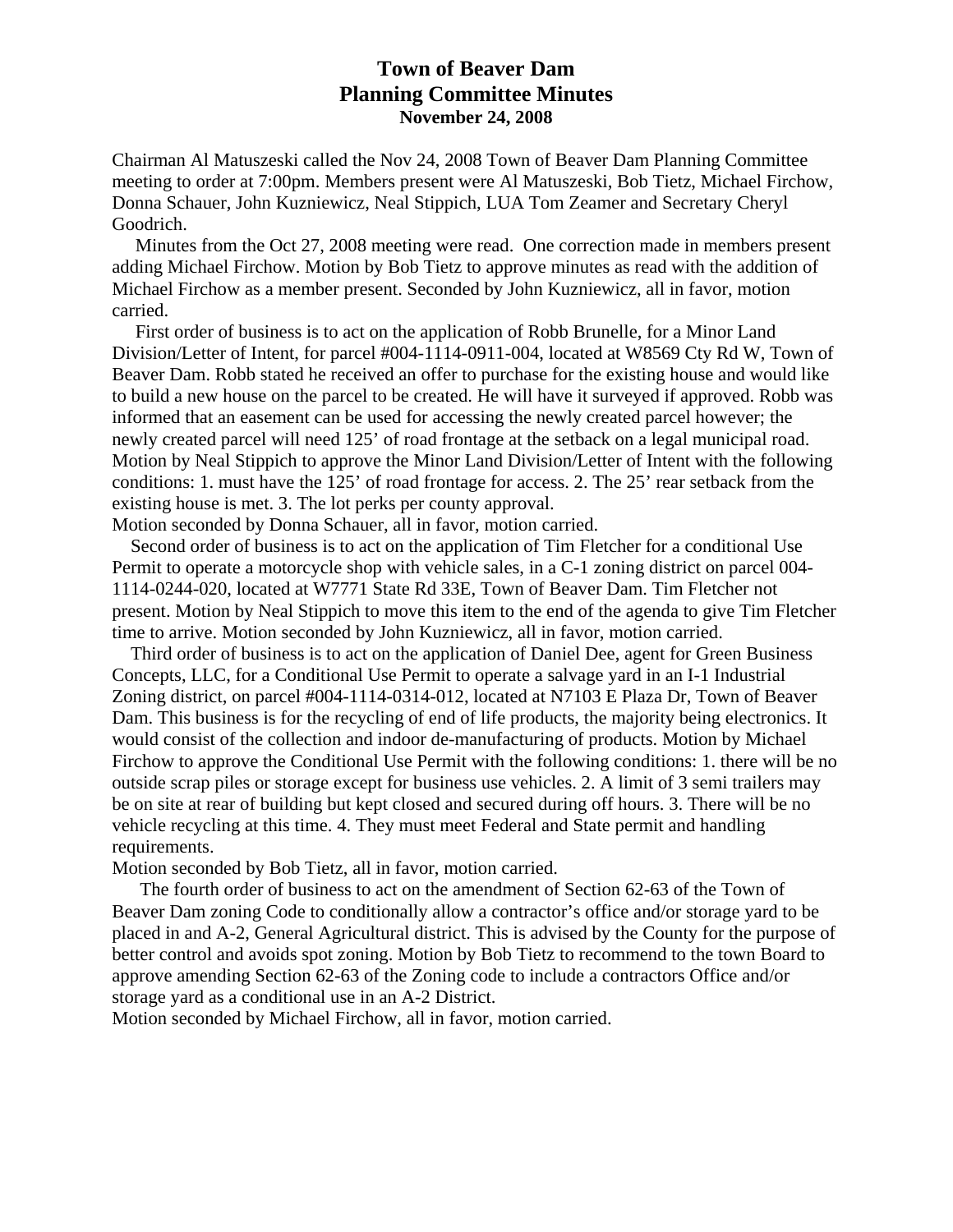The last order of business is to revisit number 2 of the agenda. Tim Fletcher is not present. Motion by John Kuzniewicz to table this item until Tim Fletcher or representation can be present. Motion seconded by Bob Tietz, all in favor, motion carried. Motion by Bob Tietz to adjourn, seconded by Michael Firchow, all in favor, motion carried. Meeting adjourned at 8:10pm.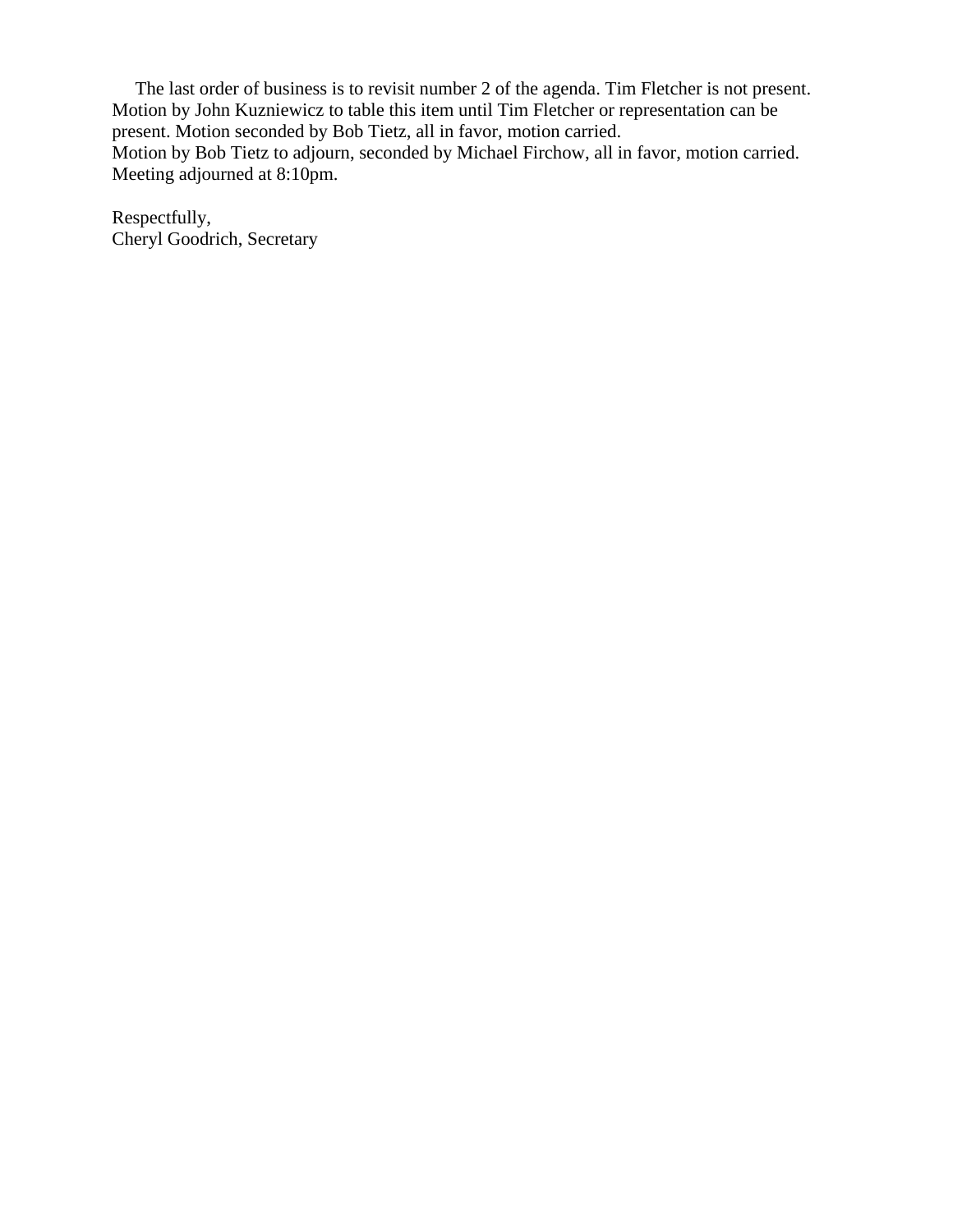## **Town of Beaver Dam Planning Committee Minutes December 8, 2008**

Acting Chairman Neal Stippich called the Dec 8, 2008 Town of Beaver Dam Planning Committee meeting to order at 7:00pm. Members present were Mike Canniff, Bob Tietz, Michael Firchow, Donna Schauer, John Kuzniewicz, Larry Braker, Neal Stippich, LUA Tom Zeamer and Secretary Cheryl Goodrich. Absent Al Matuszeski.

 Minutes from the Nov 24, 2008 meeting were read. One correction made in Paragraph 4 correct address for Parcel004-1114-0244-020 is W7771 State Rd 33. Motion by John Kuzniewicz to approve minutes with address change. Motion seconded by Bob Tietz, all in favor, motion carried.

 First order of business is to act on the application of Russ Koepsell, agent for Citizen Publishing Co, for a Conditional Use Permit to operate a Funeral Home and Crematory, for parcel #004-1114-0311-011 and #004-1114-0314-001, located at the intersection of State Rd 33 and n Crystal Lk Rd. East of Beaver Dam. Russ Koepsell was present and stated they would like to purchase the lots in order to expand the business in terms of a larger building and parking lot and adding a crematory. It is a 4<sup>th</sup> generation business looking to the future. Pastor James Derber was present and voiced concerns on space between church and Funeral Home, traffic and smell. Mr. Koepsell explained that the site plan does leave ample green space between the buildings, traffic and driveway placement will be considered in plans and there is no smell involved in the crematory business. Motion by John Kuzniewicz approve with the conditions that a row of trees be planted on the North lot line and the driveway be checked approved at 500'. Motion seconded by Bob Tietz, all in favor, motion carried.

 Second order of business is to act on the application of Tim Fletcher for a conditional Use Permit to operate a motorcycle shop with vehicle sales, in a C-1 zoning district on parcel 004- 1114-0244-020, located at W7771 State Rd 33E, Town of Beaver Dam. Tim Fletcher was present and would like to operate a cycle shop with used vehicle sales, cycle sates and parts and service. Tim Bartol was present to point out there is no private owned access to the property. Motion by Mike Canniff to approve the conditional Use permit with the following conditions: 1. a limit of 10 vehicles for sale at one time. 2. No vehicles may be parked in the vision corners. 3. No scrap piles outside unless fenced from view. Motion seconded by Larry Braker, all in favor, motion carried.

 Third order of business is to act on the application of Mike Schmitt for a Conditional Use permit to operate a contractors office and or storage yard in an A-2 zoning district, for parcel #004-1114-2143-001, located at W8700 Cty Rd S, South of Beaver Dam. Michael Schmitt was present and stated he would like to have a shop approx. 60X80 to run his excavating business. Neal Stippich advised Mike that the Town Board has not yet approved this as a Conditional Use in an Ag district. Motion by Larry Braker to approve the Conditional Use Permit with the condition that the Town Board approves and adds the Conditional Use Permit to an Ag 2 district. Motion seconded by Mike Canniff, Michael Firchow abstain, 6votes in favor, motion carried.

 The fourth order of business to act on the application of Tom Leuker, agent for WI Power and Light, to rezone parcel #004-1214-2811-000 from R-1 to and I-1 and for a conditional Use Permit to operate an Electrical Substation in an I-1 district, on the same parcel, located at W8511 Cty Rd B, North of Beaver Dam. Neal Stippich spoke with the County, the Town attorney, and Tom Leuker on this matter. ATC request was withdrawn and agreed not to pursue these requests. They will however, go to the Board of Appeals to request expanding without rezoning. A Board of Appeals meeting will be scheduled when the request is received.